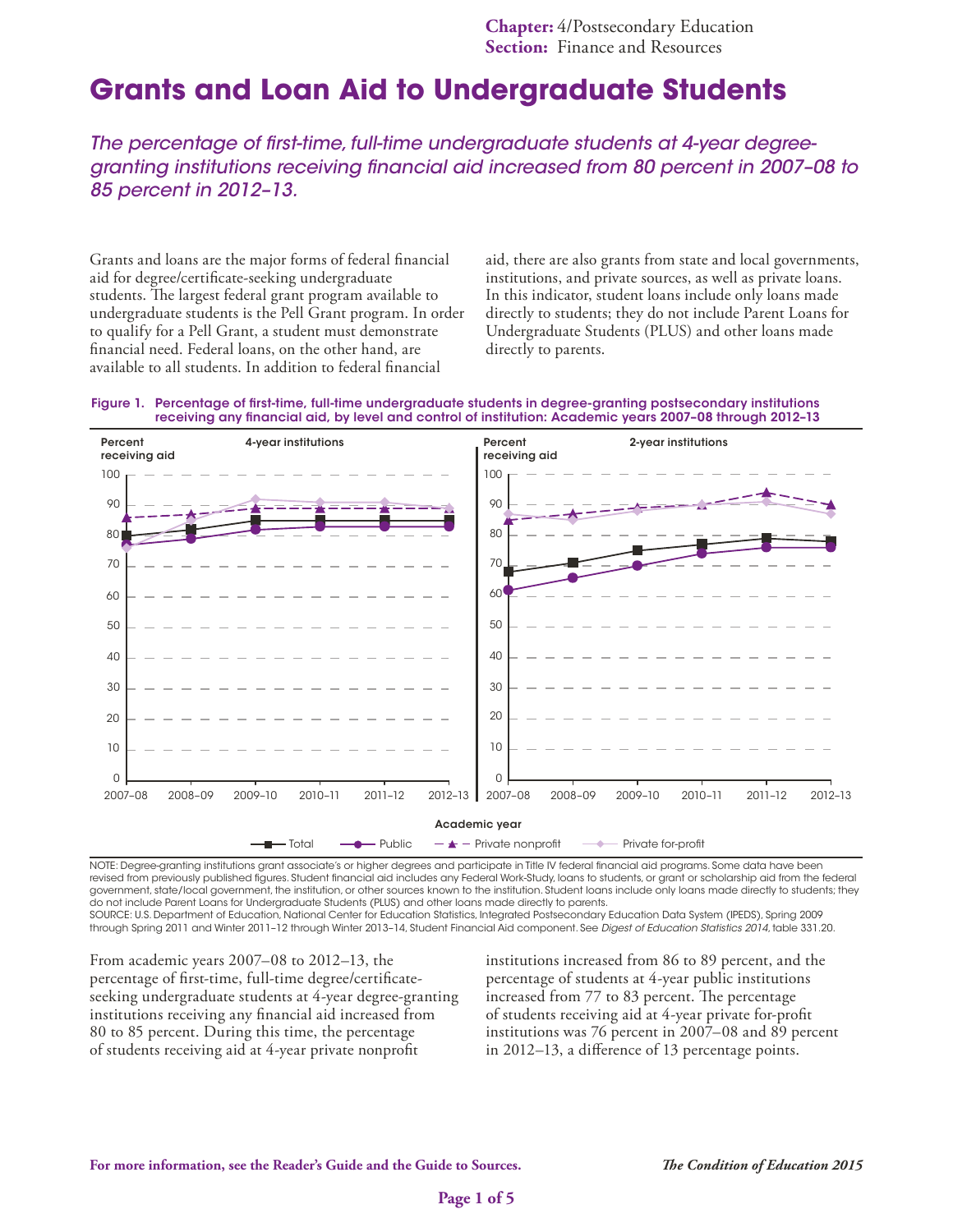For 2-year institutions, the percentage of first-time, fulltime degree/certificate-seeking undergraduate students receiving any financial aid increased from 68 percent in 2007–08 to 78 percent in 2012–13. Showing no significant change, the percentage of students receiving aid at 2-year private for-profit institutions was 87 percent

### **Chapter:** 4/Postsecondary Education **Section:** Finance and Resources

in both 2007–08 and 2012–13. The percentage of students receiving aid at 2-year private nonprofit institutions increased from 85 to 90 percent and the percentage of students receiving aid at 2-year public institutions increased from 62 to 76 percent.





NOTE: Degree-granting institutions grant associate's or higher degrees and participate in Title IV federal financial aid programs. Student financial aid includes any Federal Work-Study, loans to students, or grant or scholarship aid from the federal government, state/local government, the institution, or other sources known to the institution. Student loans include only loans made directly to students; they do not include Parent Loans for Undergraduate Students (PLUS) and other loans made directly to parents.

SOURCE: U.S. Department of Education, National Center for Education Statistics, Integrated Postsecondary Education Data System (IPEDS), Winter 2013–14, Student Financial Aid component. See *Digest of Education Statistics 2014*, table 331.20.

In 2012–13, the percentage of first-time, full-time degree/ certificate-seeking undergraduate students receiving federal grants at 4-year institutions was highest at private for-profit institutions (74 percent), compared with lower percentages at public (38 percent) and private nonprofit institutions (33 percent). The percentage of students at 4-year institutions receiving state or local grants was highest at public institutions (37 percent), followed by the percentage at private nonprofit institutions (26 percent) and the percentage at private for-profit

institutions (10 percent). The percentage of students receiving institutional grants was highest at 4-year private nonprofit institutions (81 percent), followed by public institutions (44 percent) and private for-profit institutions (27 percent). The percentage of students at 4-year institutions receiving student loan aid was highest at private for-profit institutions (79 percent). In comparison, 62 percent of students at private nonprofit institutions and 51 percent of students at public institutions received student loan aid.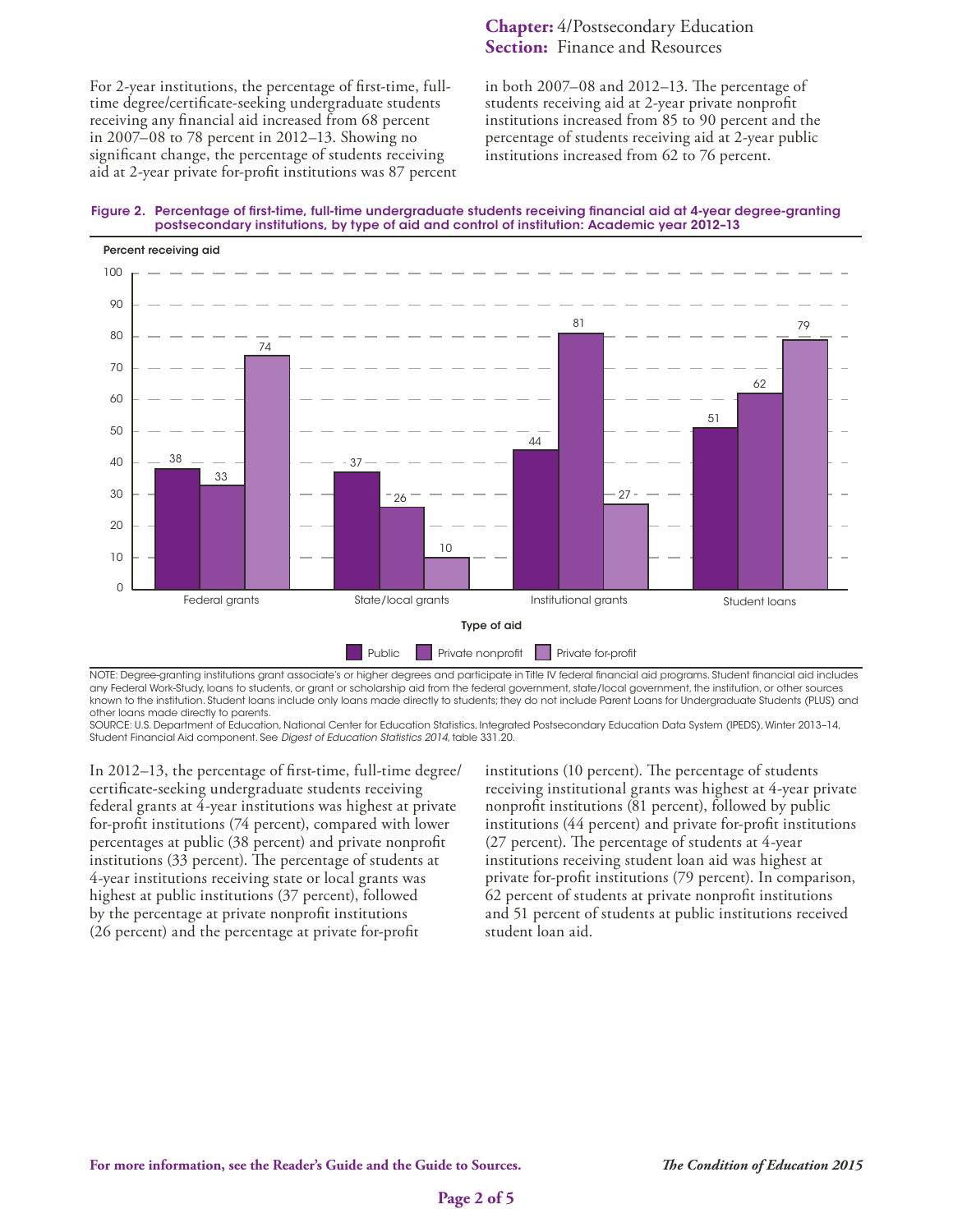## **Chapter:** 4/Postsecondary Education **Section:** Finance and Resources

#### Figure 3. Percentage of first-time, full-time undergraduate students receiving financial aid at 2-year degree-granting postsecondary institutions, by type of aid and control of institution: Academic year 2012–13



NOTE: Degree-granting institutions grant associate's or higher degrees and participate in Title IV federal financial aid programs. Student financial aid includes any Federal Work-Study, loans to students, or grant or scholarship aid from the federal government, state/local government, the institution, or other sources known to the institution. Student loans include only loans made directly to students; they do not include Parent Loans for Undergraduate Students (PLUS) and other loans made directly to parents.

SOURCE: U.S. Department of Education, National Center for Education Statistics, Integrated Postsecondary Education Data System (IPEDS), Winter 2013–14, Student Financial Aid component. See *Digest of Education Statistics 2014*, table 331.20.

For first-time, full-time degree/certificate-seeking undergraduate students at 2-year institutions in 2012–13, the percentage of students receiving federal grants was highest at private for-profit institutions (71 percent), compared with the percentage at private nonprofit institutions (67 percent) and at public institutions (56 percent). A higher percentage of students at 2-year public institutions (34 percent) received state or local grants than students at 2-year private nonprofit institutions (30 percent) or 2-year private for-profit

institutions (7 percent). About 38 percent of students at 2-year private nonprofit institutions received institutional grants, compared with 13 percent of students at private for-profit institutions and 11 percent of students at public institutions. The percentage of students at 2-year institutions receiving student loan aid was highest at private for-profit institutions (76 percent), compared with private nonprofit institutions (61 percent) and public institutions (27 percent).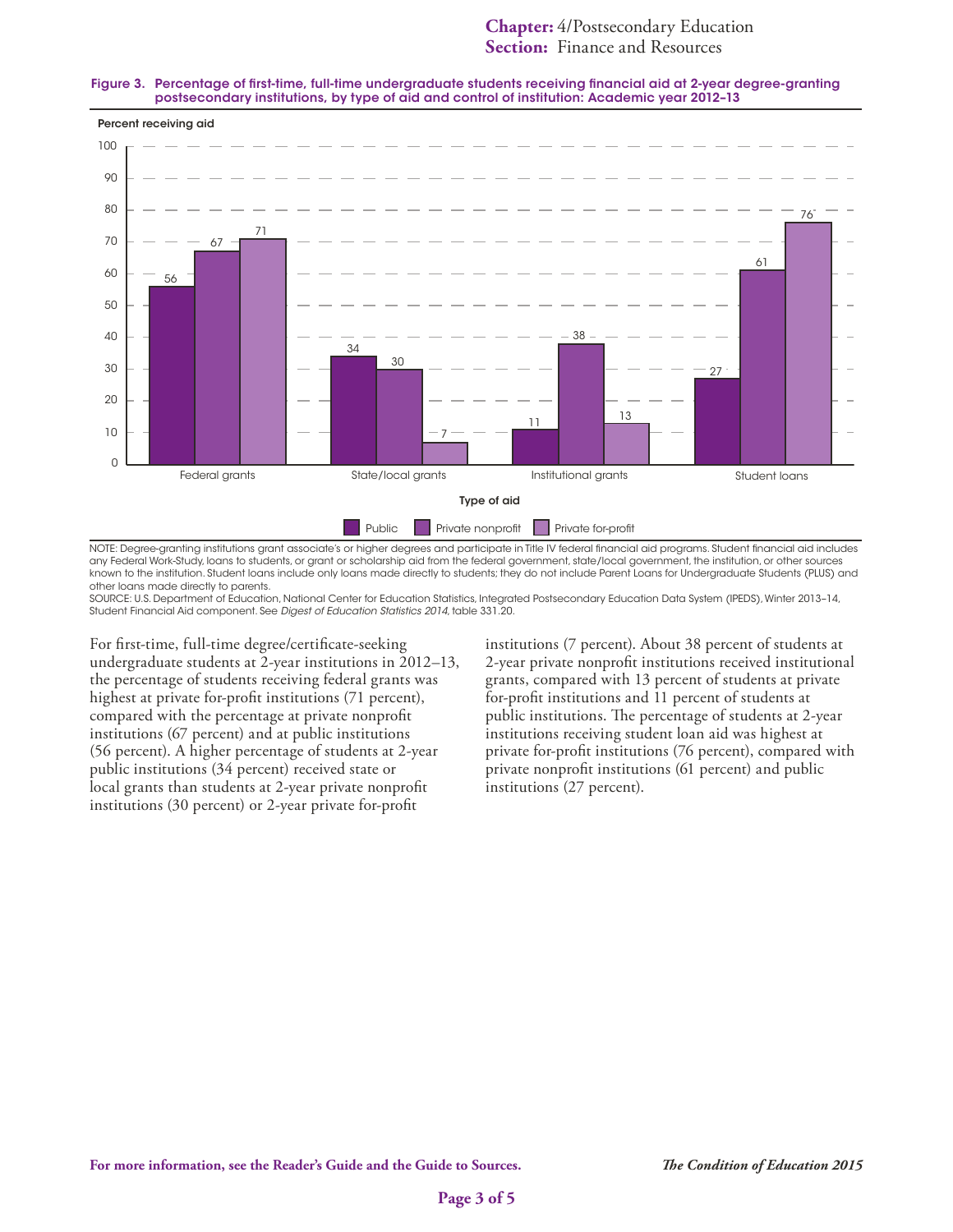



NOTE: Degree-granting institutions grant associate's or higher degrees and participate in Title IV federal financial aid programs. Grant award amounts are in constant 2013–14 dollars, based on the Consumer Price Index (CPI). Student loans include only loans made directly to students; they do not include Parent Loans for Undergraduate Students (PLUS) and other loans made directly to parents.

SOURCE: U.S. Department of Education, National Center for Education Statistics, Integrated Postsecondary Education Data System (IPEDS), Winter 2013–14, Student Financial Aid component. See *Digest of Education Statistics 2014*, table 331.20.

There were substantial variations in the average amounts of federal, state/local, and institutional grant aid that students received at different types of 4-year institutions in 2012–13 reported in constant 2013–14 dollars. The average federal grant was \$4,771 for first-time, full-time students at private nonprofit institutions, \$4,737 at private for-profit institutions, and \$4,579 at public institutions. The average state or local grant was \$3,736 at private nonprofit institutions, \$3,727 at public institutions,

and \$2,987 at private for-profit institutions. There were larger differences in the average institutional grant awards by institution type. The average institutional grant award was higher at private nonprofit institutions (\$16,309) than at public institutions (\$5,245) or private for-profit institutions (\$3,087). The average student loan amount was higher at private for-profit (\$8,430) and private nonprofit (\$8,028) institutions than at public institutions (\$6,682).